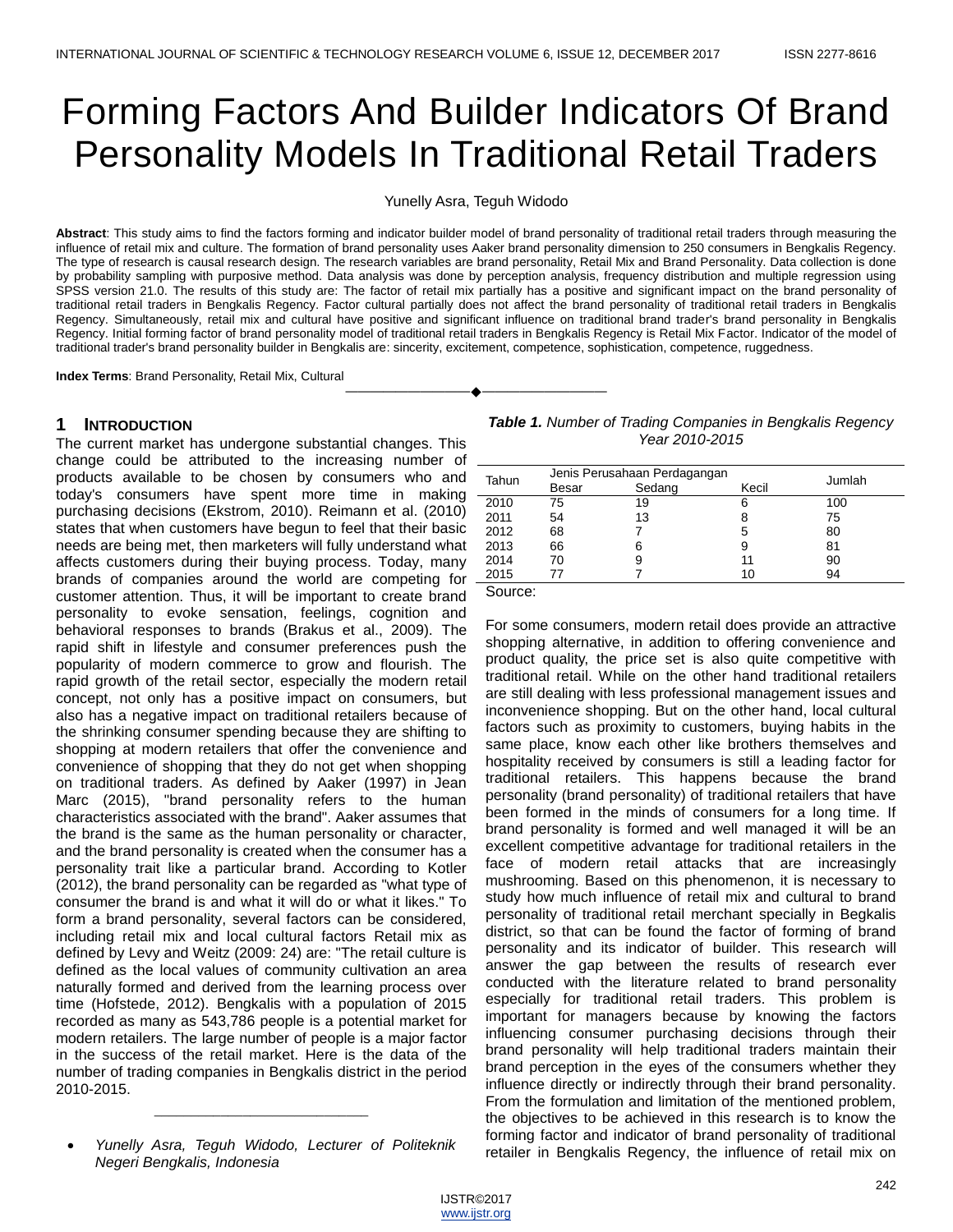brand retail personality of traditional retailer in Bengkalis district, brand personality retail traditional retailers in Bengkalis district. Departing from the problems and objectives of the research, the urgency of this research is: Brand personality of traditional retailers of Bengkalis Regency is formed from the strategy of retail mix that is appropriate with the local culture of consumer and consumer satisfaction by replicating Aaker's brand personality dimension. The fundamental difference is that this research will make the brand personality of "people" in this case a traditional retailer, not a "product", because the brand personality specific to traditional retailers has not been widely studied. Another virtue is that this study will examine behavioral changes that occur after brand personality models are applied to traditional retailers and their customers. This study refers to some of the earlier studies that examined the same topic and domain. Research conducted by Mohd Shoki. Bin Md.Ariff et al (2012) with the research title "Determination of brand personality dimension for laptop computer using Aaker's brand personality scale". The study was conducted on 268 students at UTM Malaysia. The results showed that from the dimensions of brand personality studied, the sincerity factor is the most dominant factor affecting the use of laptop while the factor is the factor most not considered laptop users. For laptop users, the sincerity and modernity of the personality band dimension are positively correlated with the brand quality rating. For non-users, a positive correlation occurs modern quality brand assessment. Research Ching-Jui Keng Dkk (2013) entitled "Relationship between brand experience, brand personality and customer experimental value". The results of research on 270 consumers in Taiwan found that brand experience is influenced by costumer value, brand personality is influenced by customer experimental value and brand experimental. The research Dash J.K Dkk (2014) titled "Brand Personality Mapping: Study on Colas", conducted on 200 consumers of soft drinks in India found that brand personality statements become part of the development of advertising. Brand personality is a crucial factor in brand building, creating customer loyalty and winning the competition. Brand personality is able to create uniqueness, competitive advantage and differentiation to marketers. Jean Marc Ferrandi et al (2015) research entitled "Aaker's brand personality scale in French context: A replication and preliminatory test of its validity". The research conducted on the application of Aaker brand personality dimension to French-speaking consumers in America is relatively satisfactory. Only the dimensions of sincerity are different because these dimensions are attributed to the real performance of a brand.

# **2 LITERATURE REVIEW**

### 2.1 **Brand personality**

According to Aaker (1997: 221) the definition of brand personality is: "brand personality is seen as a valuable factor in increasing brand engagement and brand attachment, in much the same way as people relate and bind to other people. Much of the work in the area of brand personality is based on the personality attributes and factors ". The way the brand talks about its product or service shows what kind of person it is if it is human (Kapferer, 2008). This shows that brand personality tends to be symbolic and can be a means of selfexpression of consumers and instruments in helping consumers express different aspects of the brand (Aaker,

1997). Kotler and Keller (2009) with the same meaning defines brand personality as a mixture of certain human traits that can be associated with a particular brand. Brand personality is formed through brand name, symbol or logo, advertisement, product attribute, and spokesperson (Grohmann, 2009). Jean Marc (2015) states brand personality as a set of human characteristics associated with brands, while Azoulay and Kapferer in Jean Marc (2015) define brand personality as a brand must have strong characteristics and personality to make it different from other brands. In addition, Aaker notes that consumers feel that brands have five different personality dimensions: sincerity (domestic, honest, genuine, and cheerful), excitement (online, spirited, imaginative, up-to-date), competence (reliable, responsible, dependable, efficient), sophistication (glamorous, pretentious, charming, romantic), and ruggedness (tough, strong, outdoorsy, rugged). Based on this definition and the brand personality dimension, several studies have evolved this dimension. Brand is widely acknowledged as a characteristic that regards the typical personality traits of humans. Several studies have also suggested that consumers choose a brand that suits their wants, needs and characteristics of their personality. Character brand personality is formed from consumer experience and direct / indirect contacts between consumers and brands (Aaker, 1997; Berry, 2000; Keller, 1993). By understanding the attractiveness level of a brand personality, managers can better understand the relevance, potential, and endurance of a particular brand personality and how this personality influences the purchasing intent and behavior (Freling, Crosno, & Henard, 2011). In addition, Maehle, Otnes, and Supphellen (2011) suggest that a particular brand personality is associated with a particular product category. However, the brand mentioned has a strong personality only on certain personality dimensions. Meanwhile, according to Kotler & Armstrong (2012: 140) states "Brand Personality (Brand Personality) is a combination of human nature that can be applied to a brand. The idea that inanimate objects such as brands can be attributed to a set of human characteristics is well received by social psychologists. The basic argument is that attitudinal goals, such as brands, can be attributed to personality traits that provide expressive or symbolic benefits to the consumer.

### 2.2 **Retail Mix**

According to Levy (2009, p.8) retailing is a set of business activities that add value to products and services sold to consumers for personal or family use. Meanwhile, according to Berman & Evans (2010, p.4), retailing involves business activities involved in the sale of goods and services to consumers for personal, family, or household use. According Ma'ruf (2006, p.7) retail trade is a business activity selling goods or services to individuals for personal, family, or household purposes. "According to Levy & Weitz (2009), elements in the Retail Mix consist of location, merchandise assortments, pricing, customer service, store design and display, and communication mix. Azeen (2015) says retailing mix is a combination of elements used by retailers to satisfy consumer needs and influence their purchasing decisions. Lamb (2009) in Azeen (2015) mentions that the Retail Mix is a combination of elements of the product, price, location, personnel, promotion, and presentation or display to sell goods and services to the end consumer that is the target market.

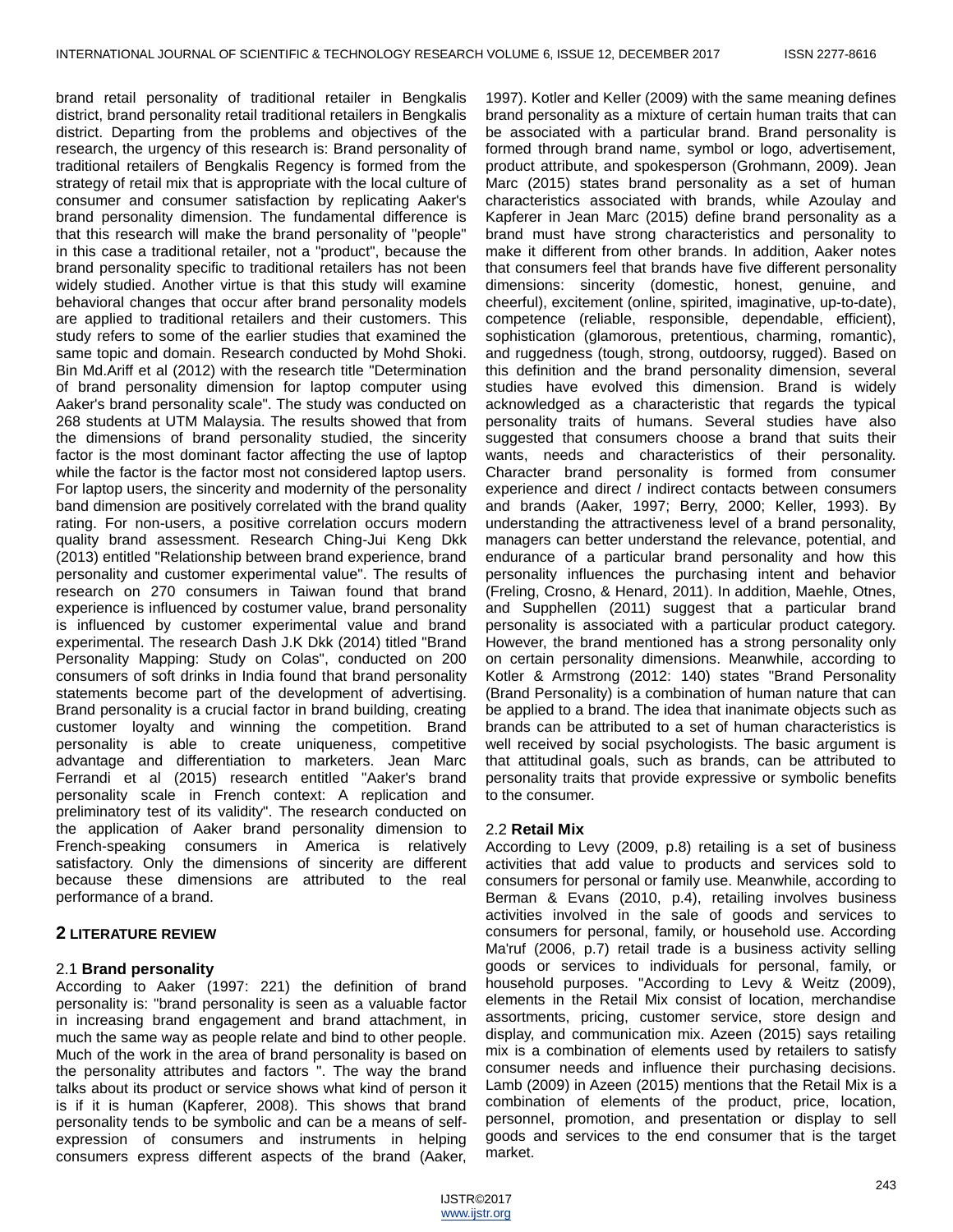# 2.3 **Cultural**

Culture is the determinant factor of one's desire and behavior, especially in the behavior of decision making and buying behavior. In the development of cultural history of consumption, the consumption society was first born in England in the 18th century when the mass production technology. The technology caused by the development of the industrial revolution allows companies to produce large quantities of standardized goods at relatively cheap prices. According to William H. Haviland in Dyastriningrum (2009): "Culture is a set of rules and norms shared by members of society, which if implemented by its members will give birth to behavior that is deemed feasible and acceptable to all societies". According Hofstede in Rahayu (2012) "Local culture refers to the culture of society where he is". Local culture is formed from consumer preferences, consumer needs and individual goals.

# **3 RESEARCH METHODOLOGY**

Data source used is primary data. Technique of collecting data is done by using survey and observational. Testing hypothesis research using multiple regression analysis technique (Multiple Regression Analysis). The result of regression analysis is a coefficient for each independent variable. Testing of partial hypothesis using t test. Significant role is seen from the value of t arithmetic> t table on  $α = 0.05$  one side or with a value of p <0.05. While the simultaneous hypothesis is accepted / proven when the five variables produce F count> F table or significant  $\alpha$  = 0.05. Data processing in this research will be done with SPSS version 21.0. Data analysis that will be done in this research use perception level analysis and factor analysis. The hypothesis of this research is: Retail Mix partially have a positive and significant impact on Brand Personality. Cultural partially have a positive and significant impact on the Brand Personality of traditional retail traders in Bengkalis Regency. Retail Mix and Cultural simultaneously have a positive and significant influence on the Brand personality of traditional retail traders in Bengkalis Regency.

# **4 RESULTS AND DISCUSSION**

Retail business is the sale of goods in retail at various types of outlets such as kiosks, markets, department stores, boutiques and others (including sales with delivery service systems), which are generally used directly by the buyer concerned. According to Aprindo (Association of Indonesian Retail Entrepreneurs), retail business in Indonesia can be divided into 2 major groups, namely Traditional Retail and Modern Retail. Modern Retail is basically the development of traditional retail. This retail format is emerging and evolving along with the development of the economy, technology, and lifestyle of society that make people demand more convenience in shopping. The growth of retail business from year to year is quite rapid. This can be from the number of

traditional retail businesses that start to refine themselves into modern retail business as well as the emergence of new modern retail business. Modern retailers have emerged and developed in Indonesia in recent years. In addition, Indonesia becomes a lucrative market for foreign modern retailers. The market potential is quite large considering the population of Indonesia is the fourth largest in the world. In general, this research is expected to provide valuable information for traditional retail traders, especially in Bengkalis District who will conduct product marketing activities to the community in Bengkalis district about how consumers respond to brand personality owned by traditional retailers and to see the phenomenon of unique characters shopping for consumers. Preliminary studies have been conducted on two samples of traditional retailers in Bengkalis by 2017, by conducting observational studies. The preliminary study finds that traditional retailers in Bengkalis still have obstacles in managing marketing finance management (including marketing mix, space management/merchandise display), merchandise inventory management, and human resource management. While the initial study of local culture in this case buy Bengkalis consumer habits conducted on 30 people of traditional retailers and 2 traditional retailers showed that the factors that consumers consider to shop at traditional retail is: custom, closeness, hospitality and trust. From the results of preliminary interviews conducted, found that consumers do not have a problem with a slightly more expensive price, provided they get good service and comfort when shopping. In addition, the problem of product assortment is also a heavy blow for traditional retailers who are accustomed to accumulate a lot of goods in his shop that looks more like a warehouse, so that consumers can not freely find their own desired product. Waiting time to find and get items to buy is also a complaint because they have to wait for the seller to serve other consumers who also need products that can not be picked and selected by the consumer easily. In addition, the number of few salespeople even some traditional retailers who do not own or hire clerks (owner and waiter), also a complaint because consumers are not served well. So it can be said that traditional retailers have not really implemented the retail mix strategy that should be a very important factor in retail management. The results of this study come from data collected from 250 respondents who qualify for use in this study. Therefore, an analysis method is used to calculate the value of the latent variable (latent variable score). The function of this latent variable score is to simplify the model. Malhotra (2007), of the data, 60.4% were female, 52.3% were highly educated, 83.2% were earning less than 5 million rupiah, and 33.2% had employment as entrepreneurs.To explain the phenomenon and to assess the factor of Retail Mix, Cultural on Brand Personality, perceptual analysis is summarized in the following descriptive summary table:

|  | Table 2. Descriptive Retail Mix Summary |  |  |
|--|-----------------------------------------|--|--|
|--|-----------------------------------------|--|--|

| <b>INDICATOR</b>        |       |            |    | DISTRIBUTION OF FREQUENCY |     |     |       |       |               |
|-------------------------|-------|------------|----|---------------------------|-----|-----|-------|-------|---------------|
|                         |       | <b>STS</b> | TS |                           | ◡   | SS  | Total | Mean  | Score Range   |
| Location                | Frea  |            |    |                           | 143 | 102 | 250   | 4.348 | High          |
|                         | Score |            |    |                           | 572 | 510 | 1087  |       |               |
| Merchandise assortments | Freq  |            | 28 | 66                        | 127 | 29  | 250   | 3.628 | <b>Medium</b> |
|                         | Score |            | 56 | 198                       | 508 | 145 | 907   |       |               |
| Pricing                 | Freo  |            | 25 | 62                        | 124 | 39  | 250   | 3.708 | High          |

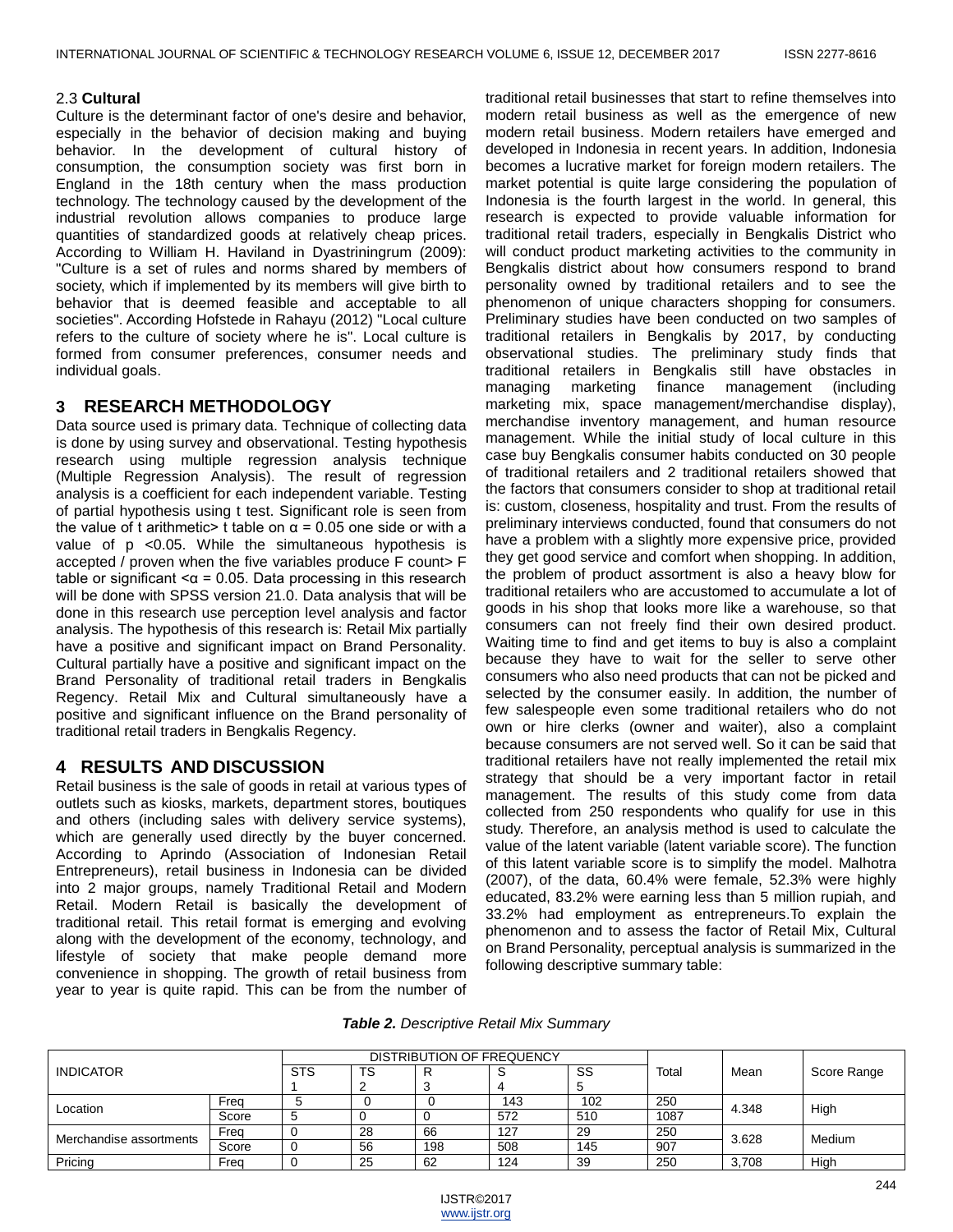|                          | Score | υ  | 50  | 186  | 496  | 195  | 927  |       |        |
|--------------------------|-------|----|-----|------|------|------|------|-------|--------|
| Customer service         | Frea  | 12 | 24  | 92   | 99   | 23   | 250  | 3.388 | Medium |
|                          | Score | 12 | 48  | 276  | 396  | 115  | 874  |       |        |
| Store design and display | Frea  | 12 | 47  | 68   | 123  |      | 250  | 3.208 | Medium |
|                          | Score | 12 | 94  | 204  | 492  |      | 802  |       |        |
| Communication mix        | Frea  | 34 | 44  | 73   | 61   | 38   | 250  | 3.1   | Medium |
|                          | Score | 34 | 88  | 219  | 244  | 190  | 775  |       |        |
|                          | Frea  | 51 | 168 | 361  | 677  | 227  | 1484 |       | Medium |
| <b>Retail Mix</b>        | Score | 51 | 336 | 1083 | 2708 | 1135 | 5313 | 3.48  |        |

Source: processed data

Based on the descriptive summary of the retail mix variable, two variable indicators are found in the high category, namely: location and pricing. While the other four indicators are in the category of being. Indicator are: merchandise assortment, customer service, store design and display and communication mix. This indicates that traditional retailers have the advantage of location and price. But it still has a deficiency in the diversity of merchandise, customer service, product layout and product display as well as communication with consumers. As a result of more indicators of moderate value, the overall value of retail mix of traditional retailers in Bengkalis district is in the medium category.

| Table 3. Descriptive Cultural Summary |  |  |  |  |  |
|---------------------------------------|--|--|--|--|--|
|---------------------------------------|--|--|--|--|--|

|                       |       |            |     | <b>DISTRIBUTION OF FREQUENCY</b> |      |      |       |       |               |
|-----------------------|-------|------------|-----|----------------------------------|------|------|-------|-------|---------------|
|                       |       | <b>STS</b> | TS  | R                                | S    | SS   | Total | Mean  | Score Range   |
|                       |       |            |     | 3                                | 4    | 5    |       |       |               |
| Power distance        | Freq  | 0          | 17  | ◠                                | 153  | 78   | 250   | 4.168 | High          |
|                       | score |            | 34  | 6                                | 612  | 390  | 1042  |       |               |
| Uncertainty avoidance | Freq  |            | 37  | 67                               | 129  | 17   | 250   | 3.504 | <b>Medium</b> |
|                       | score |            | 74  | 201                              | 516  | 85   | 876   |       |               |
| Masculinity           | Freq  |            | 20  | 58                               | 112  | 60   | 250   | 3.848 | High          |
|                       | score |            | 40  | 174                              | 448  | 300  | 962   |       |               |
| Femininity            | Freq  |            | 40  | 134                              | 65   | 11   | 250   | 3.188 | Medium        |
|                       | score |            | 80  | 402                              | 260  | 55   | 797   |       |               |
| Long term orientation | Freq  | 6          | 26  | 48                               | 106  | 64   | 250   | 3.784 | High          |
|                       | score | 6          | 52  | 144                              | 424  | 320  | 946   |       |               |
|                       | Freq  | 18         | 173 | 417                              | 644  | 248  | 1500  |       |               |
| Cultural              | score | 18         | 346 | 1251                             | 2576 | 1240 | 5431  | 3.620 | Medium        |

Source: processed data

Descriptive measurement results for cultural variables (culture), there are three alternatives are in the high category, namely: power distance, masculinity and long term orientation. While one more indicator is in the category of being, namely: uncertainty avoidance. This shows that traditional retail traders in Bengkalis Regency have long-term oriented culture. This means attachment to the trader is well maintained to remain a

long-term subscription. This descriptive result also shows that the distance retailers from their homes are also highly considered to shop there. In addition, male consumers' shopping behavior with female consumers is also important to be considered by traditional retail traders in Bengkalis district, because their character is very different. Overall, the cultural variables are in the medium category.

|                          |       |            |     | DISTRIBUTION OF FREQUENCY |      |     |       |       |             |
|--------------------------|-------|------------|-----|---------------------------|------|-----|-------|-------|-------------|
| <b>INDICATOR</b>         |       | <b>STS</b> | TS  | R                         | S    | SS  | Total | Mean  | Score Range |
|                          |       |            | 2   | 3                         | 4    | 5   |       |       |             |
| Sincerity                | Frek  |            | 8   | 42                        | 131  | 69  | 250   | 4.044 | High        |
|                          | Score |            | 16  | 126                       | 524  | 345 | 1011  |       |             |
| Excitement               | Frek  | 52         | 58  | 99                        | 29   | 12  | 250   | 2.564 |             |
|                          | Score | 52         | 116 | 297                       | 116  | 60  | 641   |       | Low         |
|                          | Frek  |            | 23  | 51                        | 159  | 17  | 250   | 3.68  | Medium      |
| competence               | Score |            | 46  | 153                       | 636  | 85  | 920   |       |             |
| Sophictication           | Frek  |            | 11  | 24                        | 160  | 55  | 250   | 3.176 | Medium      |
|                          | Score |            | 22  | 72                        | 480  | 220 | 794   |       |             |
|                          | Frek  | 5          | 59  | 132                       | 31   | 23  | 250   | 3.232 | Medium      |
| ruggedness               | Score | 5          | 168 | 396                       | 124  | 115 | 808   |       |             |
|                          | Frek  | 57         | 183 | 468                       | 610  | 182 | 1500  |       |             |
| <b>Brand Personality</b> | Score | 57         | 366 | 1404                      | 2440 | 910 | 5177  | 3.451 | Medium      |

Source: processed data

Descriptive test results for Brand Personality variables indicate that there is one indicator is in the low category namely: excitement. The indicator that has high category is sincerity. While the indicators that have moderate categories are competence, sophistication and ruggedness. From these results it can be assumed that shopping at traditional retail traders in Bengkalis Regency does not create any excitement other than casual shopping, without much new experience that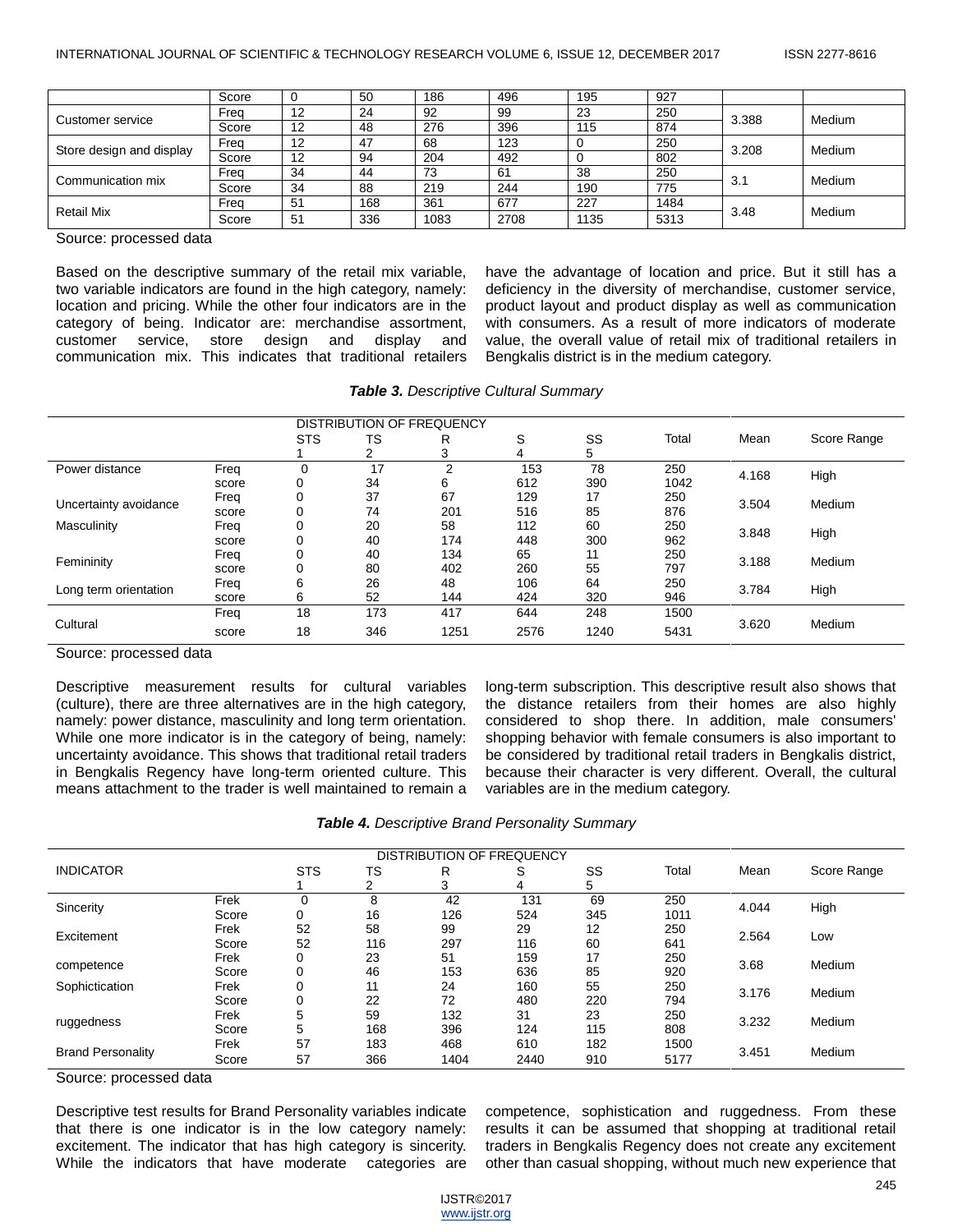may be encountered. Nevertheless, the sincerity indicator gets high appreciation. It can be assumed that traditional retailers are considered more sincere in serving their customers. While the indicator of reliability, sophistication and toughness of the service is appreciated. It can be assumed that in the eyes of Bengkalis district consumers, traditional retail traders have a less competitive power in the face of the onslaught of modern

retail traders. Consumers also feel the level of satisfaction is normal when compared to when they shop on modern retail traders. From the descriptive summary for the brand personality variable is in the medium category. The calculation result of significance test of coefficient of variable are as follows:

## *Table 5.. Calculation Result of Significance Test (T Test) g. Α = 0.05 (One Sided)*

| n   | Variable          | t <sub>count</sub> | significant | $t_{\text{table}}$<br>df 247 | $\alpha = 0.05$<br>(one side) | Dependent<br>Variabel    |
|-----|-------------------|--------------------|-------------|------------------------------|-------------------------------|--------------------------|
| 250 | <b>Retail Mix</b> | 5.121              | 0.000       | 1.6510                       | 0.05                          | <b>Brand Personality</b> |
| 250 | Cultural          | 1.146              | 0.253       | 1.6510                       | 0.05                          | <b>Brand Personality</b> |
|     |                   |                    |             |                              |                               |                          |

Source: processed data

From result of calculation of significance test for retail mix variable seen that t count 5,121> t table 1.6510 with sig 0,00  $\alpha$  = 0,05. It can be concluded that the correlation coefficient between the retail mix and the buyer response has a positive and significant effect. This means there is a positive and significant influence between the retail mix on brand personality. From result of counting of significance test for

cultural variables seen that t count 1,146 <t tabel 1.6510 with sig  $0,253$   $\alpha$  = 0,05. Thus it can be concluded that the correlation coefficient between cultural and Brand personality does not have a positive and insignificant effect. This means there is no positive and significant impact of cultural on brand personality.

## *Table 6. Calculation Result of Significance Test (F Test) g. Α = 0.05 (One Sided)*

| n.     | Variable                | count  | significant | $F_{\text{table}}$<br>df 242 | $\alpha = 0.05$<br>(one side) | Dependent<br>Variable       |
|--------|-------------------------|--------|-------------|------------------------------|-------------------------------|-----------------------------|
| 250    | Retail Mix,<br>Cultural | 13.125 | 0.00        | 3.84                         | 0.05                          | <b>Brand</b><br>Personality |
| $\sim$ | .                       |        |             |                              |                               |                             |

Source: processed data

From result of significance test of F count 13,125> F table 3.84 with sign  $0.00 \le \alpha = 0.05$ . This means that there is a simultaneous influence of the independent variable on the dependent variable. Thus, the hypothesis that there is a simultaneous influence of retail and cultural mix on brand personality is true. This means that there is a significant influence between retail mix and cultural towards brand personality together. Because cultural factors do not directly affect brand personality, alternative testing is done by making the factor of retail mix as an intervening factor between cultural factors with brand personality as presented in the following table:

| Table 7. Calculation of Significance Test with intervening variable |  |  |  |
|---------------------------------------------------------------------|--|--|--|
|---------------------------------------------------------------------|--|--|--|

| Model      |   | Jnstandardized Coefficients<br>Std. Error | <b>Beta</b> | <b>Standardized Coefficients</b> |         |        | Sig. |
|------------|---|-------------------------------------------|-------------|----------------------------------|---------|--------|------|
| (Constant) |   | 15.729                                    | .406        |                                  |         | 11.188 | .000 |
| <b>RM</b>  |   | .247                                      | .050        |                                  | .316    | 4.981  | .000 |
|            |   | $-.020$                                   | .058        |                                  | $-.022$ | .340   | .734 |
| $\sim$     | . |                                           |             |                                  |         |        |      |

Source: processed data

Regression measurement results for variable retail mix of 0.274 with significance of 0. That means the retail mix directly affects brand personality. The standardized beta value for the cultural variables is -0.020 with a significance value of 0.734. The results of these alternative measurements indicate that cultural factors indirectly also have no effect on Brand Personality. In this study, the indicators of brand personality builders use Aaker's brand personality consisting of: sincerity, excitement, competence, sophistication and ruggedness. From the results of the descriptive analysis found that shopping at traditional retail traders does not cause other excitement other than casual shopping, without much new

experience that may be encountered. Nevertheless, the sincerity indicator gets high appreciation. It can be assumed that traditional retailers are considered more sincere in serving their customers. While the indicator of competition, shopping satisfaction and service roughness is appreciated. It can be assumed that in the eyes of Bengkalis district consumers, traditional retail traders have a less competitive power in the face of the onslaught of modern retail traders. Consumers also experience a level of normal satisfaction compared to modern retailers. The finding of this research is the factor of retail mix have positive and significant influence to brand personality. This is in line with the research of Panca Wiputra, Ujang

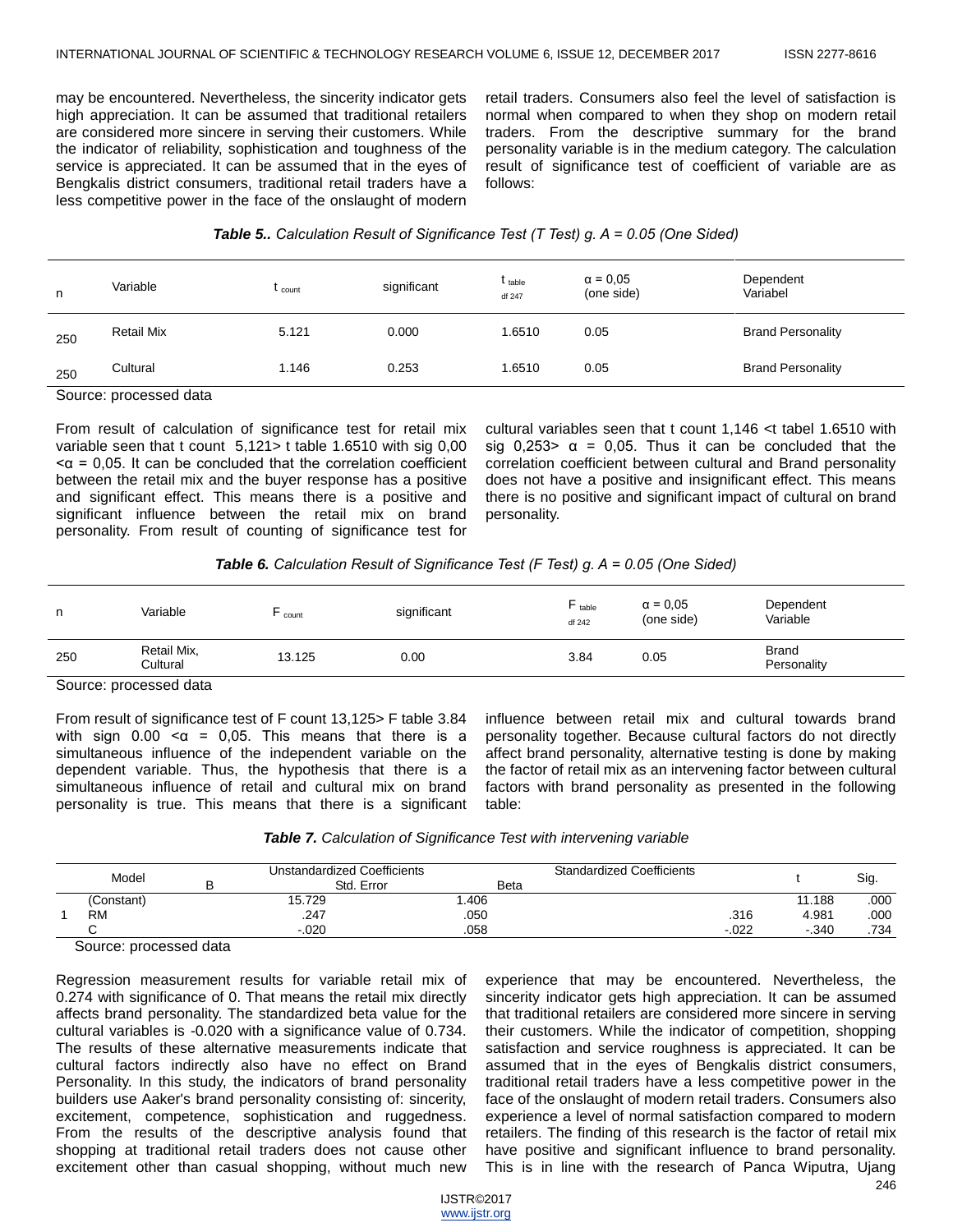Sumarwan and Hari Wijayanto (2015) who also found that traditional retail mix retailers have an effect on their brand personality. This study is in line with Levy & Weitz (2009) and azeen (2015) research. From the results of this study found that one of the factors that participate in determining or forming brand personality for traditional retail traders is retail mix. This study also found that cultural factors have no effect on brand personality. This finding is contrary to Rahayu's (2012) research but is in line with Yunelly Asra's (2016) study, where the buying behavior of the Bengkalis community is wellplanned. They just buy based on shopping list in their shopping list only. So wherever they shop does not matter as long as the products they need are available. This shows the uniqueness of consumer behavior of Bengkalis district, where cultural factor is not a determining factor of traditional trader's brand personality. It also shows that Bengkalis district community is not easy to change their culture and customs.

# **5 CONCLUSIONS, IMPLICATIONS AND LIMITATIONS**

Based on the results of the research, can be taken some conclusions as follows: The factor of retail mix partially have a positive and significant impact on the brand personality of traditional retail traders in Bengkalis Regency. Factor cultural partially does not affect the brand personality of traditional retail traders in Bengkalis Regency. Simultaneously, retail mix and cultural have positive and significant influence on traditional brand trader's brand personality in Bengkalis Regency. The initial forming factor of traditional retail trader brand personality model in Bengkalis Regency is Retail Mix factor. Indicator of brand model personality model of traditional retail traders in Bengkalis Kabupeten is in accordance with Aaker's dimensions: sincerity, excitement, competence, sophistication, competence, and ruggedness. Because the factor of retail mix becomes one of the factors forming the brand personality, it is recommended that the traditional retail traders in Bengkalis Regency can make improvements in their retail mix activities, through the selection of strategic sales locations, the preparation and layout of products in stores that are easy to find and look, competing and friendly, improving customer service by placing more shop assistants quickly and deftly to meet the needs and needs of consumers while shopping, and to communicate more effectively with consumers and customers about the diversity of products and competitive prices. Cultural factors do not become consumer considerations in shaping the brand personality of traditional retai traders, meaning that consumers are not easily affected by changes in purchasing culture. So we recommend that traditional retailers strive to maintain this favorable habit while maintaining closeness with customers in order to stay on the list of consumer shopping spots. This study can also be continued by adding other form factors that may affect brand personality. The forming factors will be divided into 2 groups: internal groups (factors that come from within the consumer) and external factors (the influence that comes from the environment outside the consumer). This study has several limitations, namely: this study only uses Retail Mix and Cultural variables in measuring brand personality. this research only examines the consumer and trader of traditional retail in Bengkalis Regency only, so the result can not to mute brand personality of traditional retail trader as a whole. This research only use survey method by using questionnaire so that can not dig deeper informs. This study only conducts

interviews with traditional retailers but does not conduct indepth interviews with consumers so that they can not fully perceive brand personality from traditional retail traders' perspective.

#### **ACKNOWLEDGMENT**

The authors wish to thank to Politeknik Negeri Bengkalis.

#### **REFERENCES**

- [1] Aaker, J., Fournier, S., & Brasel, S. 2004. When good brands do bad. Journal of Consumer Research, 31 (1), 1- 16. http://dx.doi.org/10.1086%2F383419.
- [2] Aaker J.L. 1997. Dimensions of Brand Personality. Journal of Marketing Research, 34 (3), 347-356. doi: 10.2307 / 3151897, http://dx.doi.org/10.2307/3151897.
- [3] Asra, Yunelly, 2014, Unique Characteristics of Consumer Bengkalis, Inovbiz State Polytechnic Bengkalis, ISSN 2334-4840. Volume 2, Number 2. Page 15-24.
- [4] \_\_\_\_, Yunelly, 2015, Models of Student Consumers' Response at Bengkalis, Inovbiz State Polytechnic of Bengkalis, ISSN 2338-4840, Volume 3 No. 1, June 2105, pp. 1-15.
- [5] Assael, H. 2012, Consumer Behavior and Marketing Action, 9th ed. Cincinnati, OH: South-Western College Publishing.
- [6] Azeen Saba etc, 2015, Element of The Retailing Marketing Mix: A Study of Different Retail Format In India, Business And Management Research of India, Vol 5, No. 4, pp. 51-61.
- [7] Azoulay, Audrey and Jean-Noel Kapferer. 2008. Do Brands Personality Scales Really Measure Brand Personality? ". J Brand Management 11 (2), 143-155.
- [8] Brakus, J. J., Schmitt, B. H., & Zarantonello, L. (2009). Brand experience: What is it? How is it measured? Does it affect loyalty? Journal of Marketing, 73 (3), 52-68. http://dx.doi.org/10.1509%2Fjmkg.73.3.52.
- [9] Ching-Jui Keng etc, 2012, Relationship between Brand Experience, Brand Personality and Customer Experiental Value, Contemporary Management Research, National Taipei University of Technology, vol 9, No. 3, pp 247-262.
- [10] Dash JK etc, 2014, Brand Personality Mapping: A Study On Colas, Asian Journal of Management Research New Delhi, ISSN 2229-3795, Vol 3, Issue 1, p. 193-200.
- [11] Dyastriningrum, 2009, Anthropology, Book Center of the National Department, Ministry of National Education, Jakarta.
- [12] Ekström, K. (2010). Introduction. In Ekström, K. consumer behavior: a nordic
- [13] perspective. Lund, Sweden: Student litteratur.
- [14] Hair, J. F., Black, W. C., Babin, B. J., Anderson, R. E., &